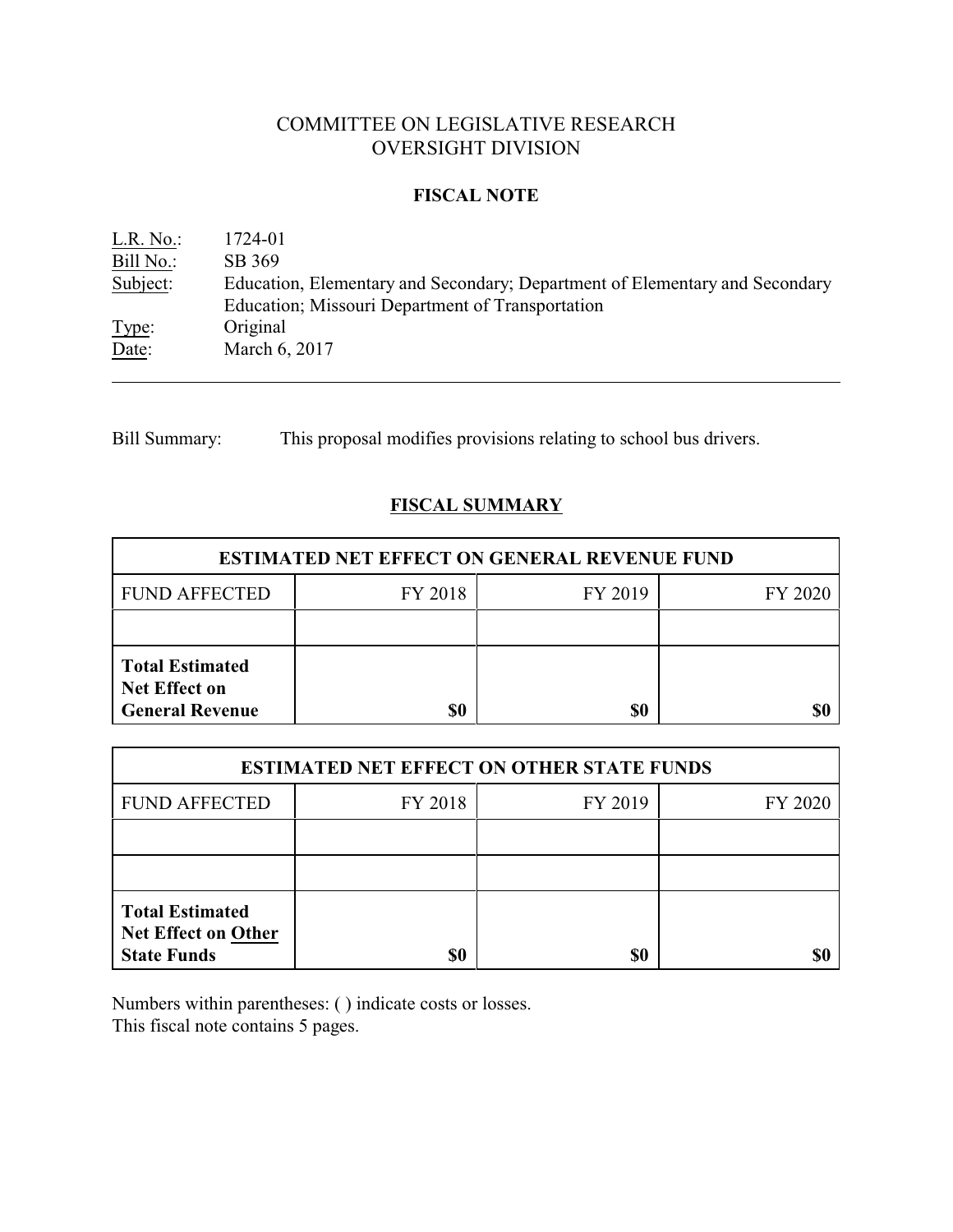L.R. No. 1724-01 Bill No. SB 369 Page 2 of 5 March 6, 2017

| <b>ESTIMATED NET EFFECT ON FEDERAL FUNDS</b>                        |         |         |         |  |
|---------------------------------------------------------------------|---------|---------|---------|--|
| <b>FUND AFFECTED</b>                                                | FY 2018 | FY 2019 | FY 2020 |  |
|                                                                     |         |         |         |  |
|                                                                     |         |         |         |  |
| <b>Total Estimated</b><br>Net Effect on All<br><b>Federal Funds</b> | \$0     | \$0     |         |  |

| <b>ESTIMATED NET EFFECT ON FULL TIME EQUIVALENT (FTE)</b>    |         |         |         |  |
|--------------------------------------------------------------|---------|---------|---------|--|
| <b>FUND AFFECTED</b>                                         | FY 2018 | FY 2019 | FY 2020 |  |
|                                                              |         |         |         |  |
|                                                              |         |         |         |  |
| <b>Total Estimated</b><br><b>Net Effect on</b><br><b>FTE</b> |         |         |         |  |

 $\Box$  Estimated Net Effect (expenditures or reduced revenues) expected to exceed \$100,000 in any of the three fiscal years after implementation of the act.

| <b>ESTIMATED NET EFFECT ON LOCAL FUNDS</b> |         |         |         |  |
|--------------------------------------------|---------|---------|---------|--|
| FUND AFFECTED                              | FY 2018 | FY 2019 | FY 2020 |  |
| <b>Local Government</b>                    | \$0     | \$0     | \$0     |  |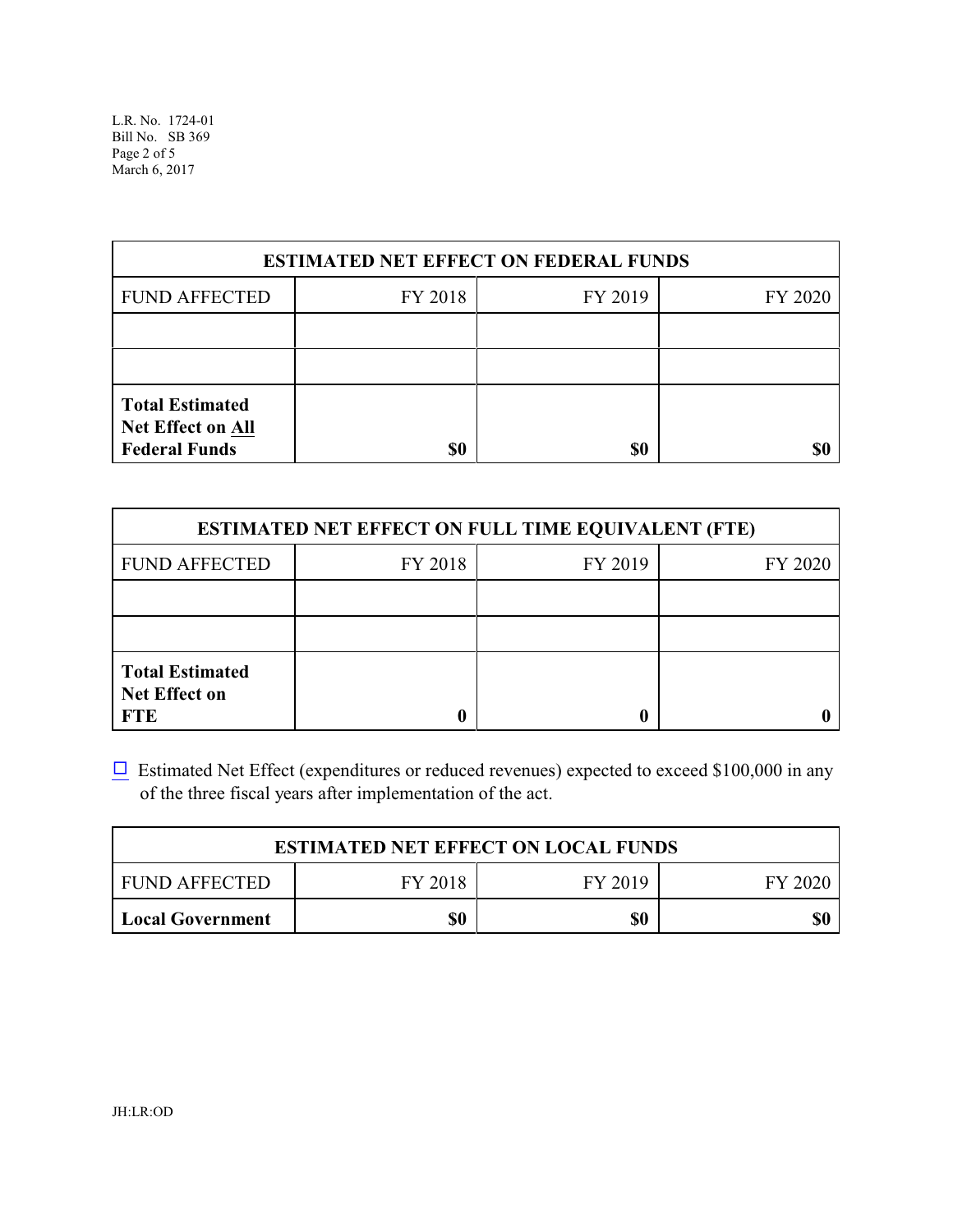L.R. No. 1724-01 Bill No. SB 369 Page 3 of 5 March 6, 2017

## **FISCAL ANALYSIS**

## ASSUMPTION

Officials at the **Department of Elementary and Secondary Education** assume there is no fiscal impact from this proposal to the Department.

Officials at the **Missouri Highway Patrol** assume there is no fiscal impact from this proposal.

Officials at the **Forsyth R-III**, **Kansas City**, **Kirksville R-III**, **Special School District of St. Louis** and the **West Plains** school districts each assume there is no fiscal impact from this proposal.

**Oversight** notes that school bus drivers are required to undergo a criminal background check before being allowed to operate a school bus. Some school districts may contract with municipalities or other entities to provide school buses. This proposal clarifies that any person who drives a school bus, whether the bus is operated by the school district, a transportation company, a municipality or any other entity must all undergo that criminal background check.

**Oversight** is unable to determine if any school districts currently contact for school bus drivers that have not undergone the criminal background check. Oversight notes the criminal background check is performed by the Missouri Highway Patrol and they charge a fee for the background check. Oversight assumes the Missouri Highway Patrol may have to complete additional background checks but the expenses of the background check will be offset by the fee charged for the performance of the background check. Oversight will not show a fiscal impact for this proposal.

Officials at the following school districts: Arcadia Valley R-2, Avilla R-13, Bakersfield, Belton, Benton County R-2, Bismark R-5, Bloomfield R-14, Blue Springs, Bolivar R-I, Bowling Green R-1, Branson, Brentwood, Bronaugh R-7, Campbell R-2, Carrollton R-7, Caruthersville, Central R-III, Chilhowee R-4, Chillicothe R-II, Clarkton C-4, Cole R-I, Columbia, Concordia R-2, Crawford County R-1, Crocker R-II, Delta C-7, East Carter R-2, Eldon R-I, Everton R-III, Fair Play, Fayette R-3, Fox C-6, Fredericktown R-I, Fulton, Grain Valley, Hancock Place, Hannibal, Harrisonburg R-8, Harrisonville, Hillsboro R-3, Hollister R-5, Humansville R-4, Hurley R-1, Independence, Jefferson City, Kearney R-1, Kennett #39, King City R-1, Kingston 42, Kirbyville R-VI, Lee Summit, Leeton R-10, Lewis County C-1, Lincoln R-II, Lindbergh, Lonedell R-14, Macon County R-1, Malta Bend, Mehville, Meramec Valley R-3, Mexico, Middle Grove C-1, Midway R-1, Milan C-2, Moberly, Monroe City R-I, Morgan County R-2, New Haven, Nixa, North Kansas City, North St. Francois Co. R-1, Northeast Nodaway R-5, Odessa R-VII, Oregon-Howell R-III, Orrick R-11, Osborn R-0, Parkway, Pattonville, Pettis County R-12, Pierce

JH:LR:OD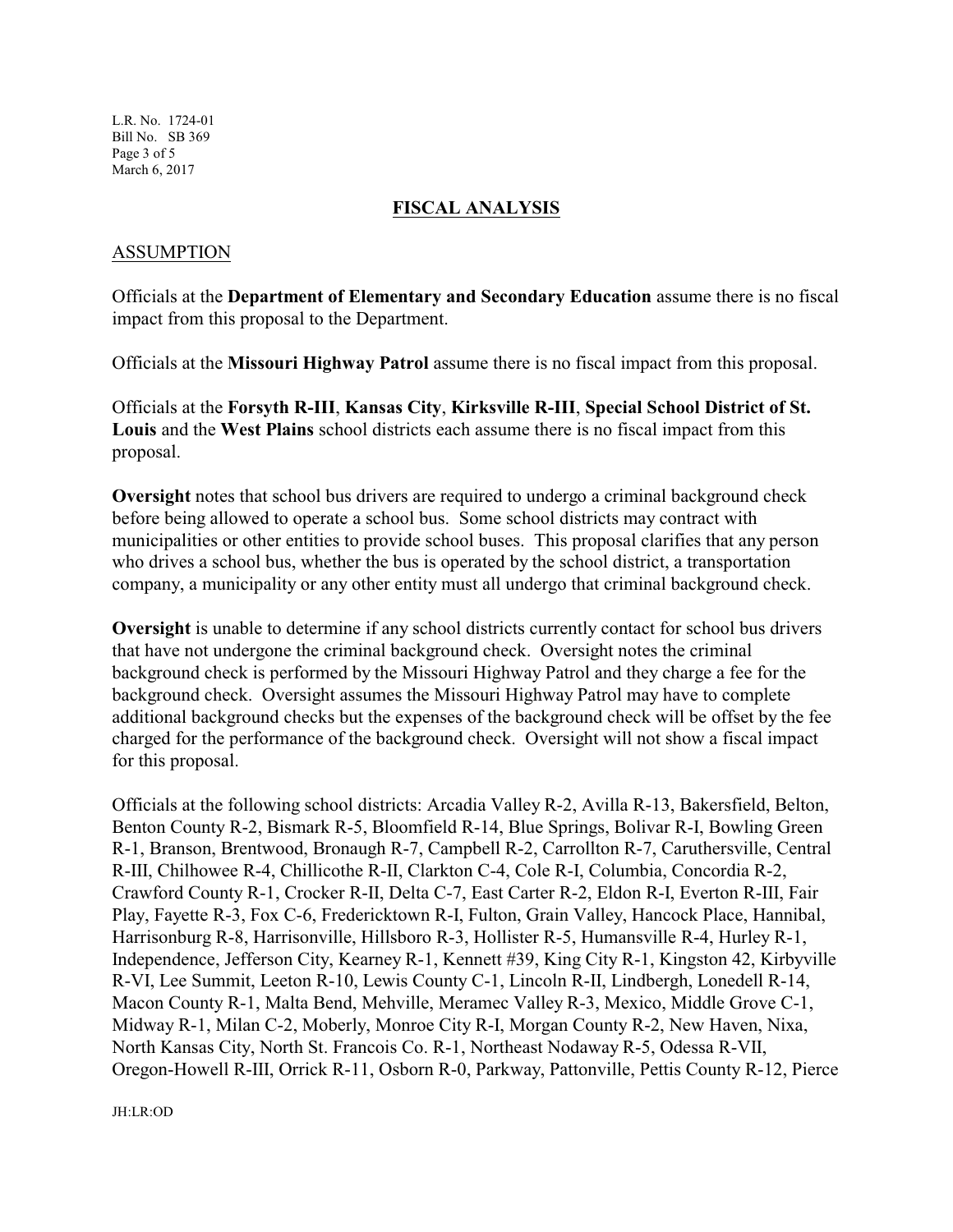L.R. No. 1724-01 Bill No. SB 369 Page 4 of 5 March 6, 2017

#### ASSUMPTION (continued)

City, Plato R-5, Princeton R-5, Raymore-Peculiar R-III, Raytown, Reeds Springs R-IV, Renick R-5, Republic R-III, Richards R-V, Richland R-1, Richmond R-XVI, Riverview Gardens, Salisbury R-4, Sarcoxie R-2, Scotland County R-I, Sedalia, Seymour R-2, Shell Knob #78, Sikeston, Silex, Smithville R-2, Spickard R-II, Springfield, St Joseph, St Louis, St. Charles, St. Elizabeth R-4, Sullivan, Valley R-6, Verona R-7, Warren County R-3, Warrensburg R-6, Waynesville, Webster Groves, Wentzville, Westview C-6 and the Wright City R-2 school districts did not respond to **Oversight's** request for fiscal impact.

| FISCAL IMPACT - State Government | FY 2018<br>$(10 \text{ Mo.})$ | FY 2019    | FY 2020                       |
|----------------------------------|-------------------------------|------------|-------------------------------|
|                                  | $\underline{\underline{\$0}}$ | <u>\$0</u> | $\underline{\underline{\$0}}$ |
| FISCAL IMPACT - Local Government | FY 2018<br>$(10 \text{ Mo.})$ | FY 2019    | FY 2020                       |
|                                  | <u>\$0</u>                    | <u>\$0</u> | <u>\$0</u>                    |

#### FISCAL IMPACT - Small Business

No direct fiscal impact to small businesses would be expected as a result of this proposal.

#### FISCAL DESCRIPTION

The proposed legislation appears to have no direct fiscal impact.

This legislation is not federally mandated, would not duplicate any other program and would not require additional capital improvements or rental space.